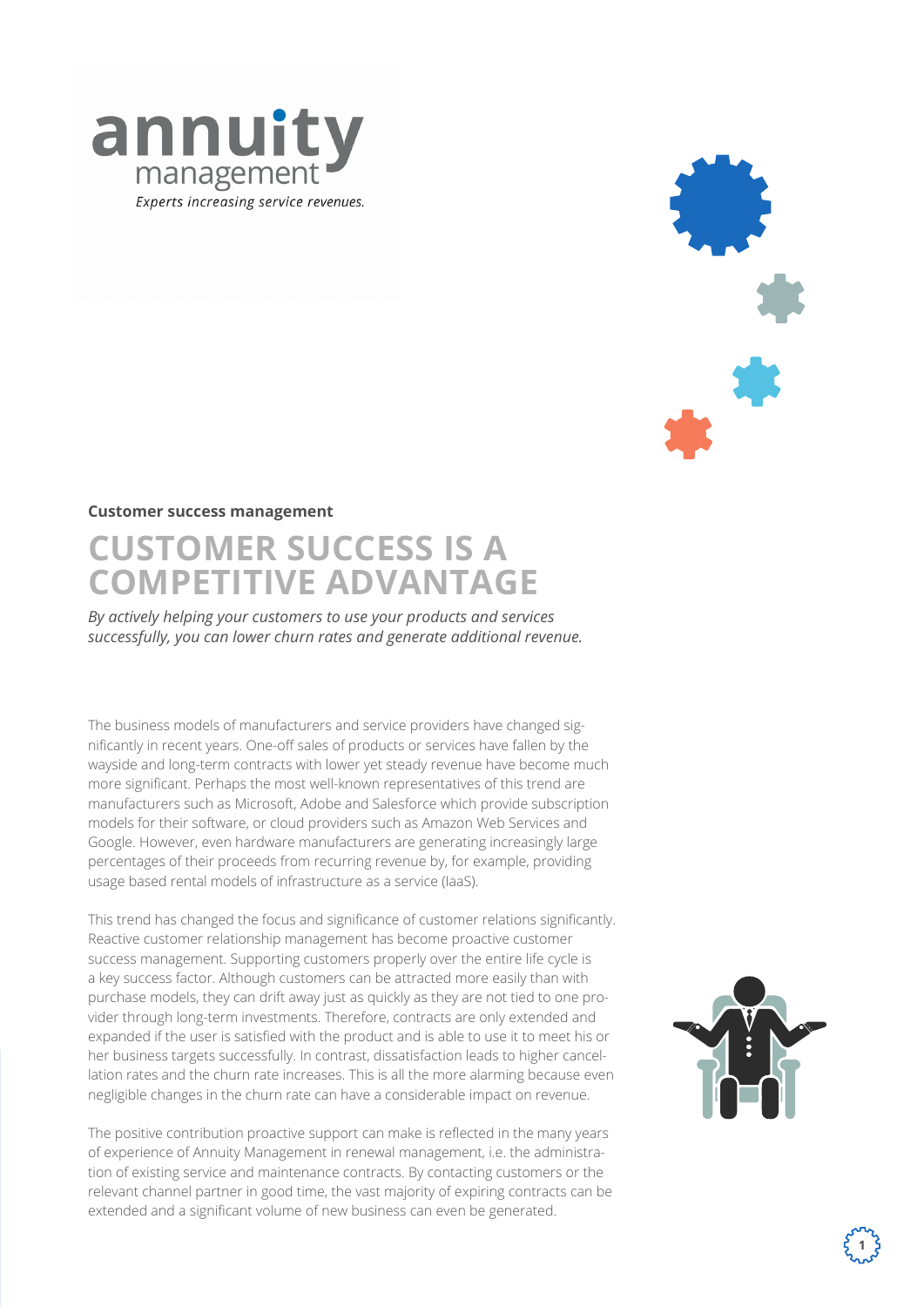# **Data collection and analysis are crucial**

Generally speaking, in the service and subscription model, businesses have access to the data necessary for monitoring customer success. With usage data, they can identify how their products or services are being used. For example, the frequency and scope of use are two of the most informative parameters. Are essential features rarely being opened, or not at all? Has the customer posted 50 accounts but is only using one? Does the customer often close the application after just a few seconds? Information like this can be used to define KPIs or thresholds which trigger an alarm if they are not met. This allows the provider to take suitable steps, call the customer, arrange a screen-sharing session, send links to video guides on certain features or offer training.

Customer success management can even play a crucial role in indirect sales and the activities of the channel partner can be planned and managed with much more precision when customer satisfaction can be taken into consideration. If, for example, a product is not being used, the relevant partner can be notified and motivated to contact the customer and offer support.



**2**

#### **Support with customer success management**

Special tools and expertise are necessary in order to be able to generate informative usage profiles, monitor customer success, identify negative trends and implement the correct measures. Many times, these two things are still not available. Many businesses do not have a department dedicated to customer success management. Responsibility for ongoing customer support is often borne by the customer acquisition department; a risky strategy as that department has completely different duties and is therefore unable to operate customer success management properly. Subscription models are often launched even though the organisational requirements for successful customer management have not been met. There is a reason why Michael E. Porter, a professor at the renowned Harvard University, and James E. Heppelmann, CEO of PTC, state that customer success is one of the key aspects of digitisation in their article in Harvard Business Review entitled 'How Smart, Connected Products Are Transforming Companies' .

Even if providers have identified the significance of customer success management, it is difficult to find suitable employees. The advertisements for customer success manager jobs currently far exceed the supply, which means that the situation will not change significantly in the foreseeable future.

It is therefore advisable to work with a customer success management specialist. Working with the provider, the specialist can define and monitor the key customer success indicators and collect the usage data needed to monitor them on a continuous basis. If the agreed thresholds are fallen short of or exceeded, the specialist becomes active, contacts the end customer or sales partner and offers support.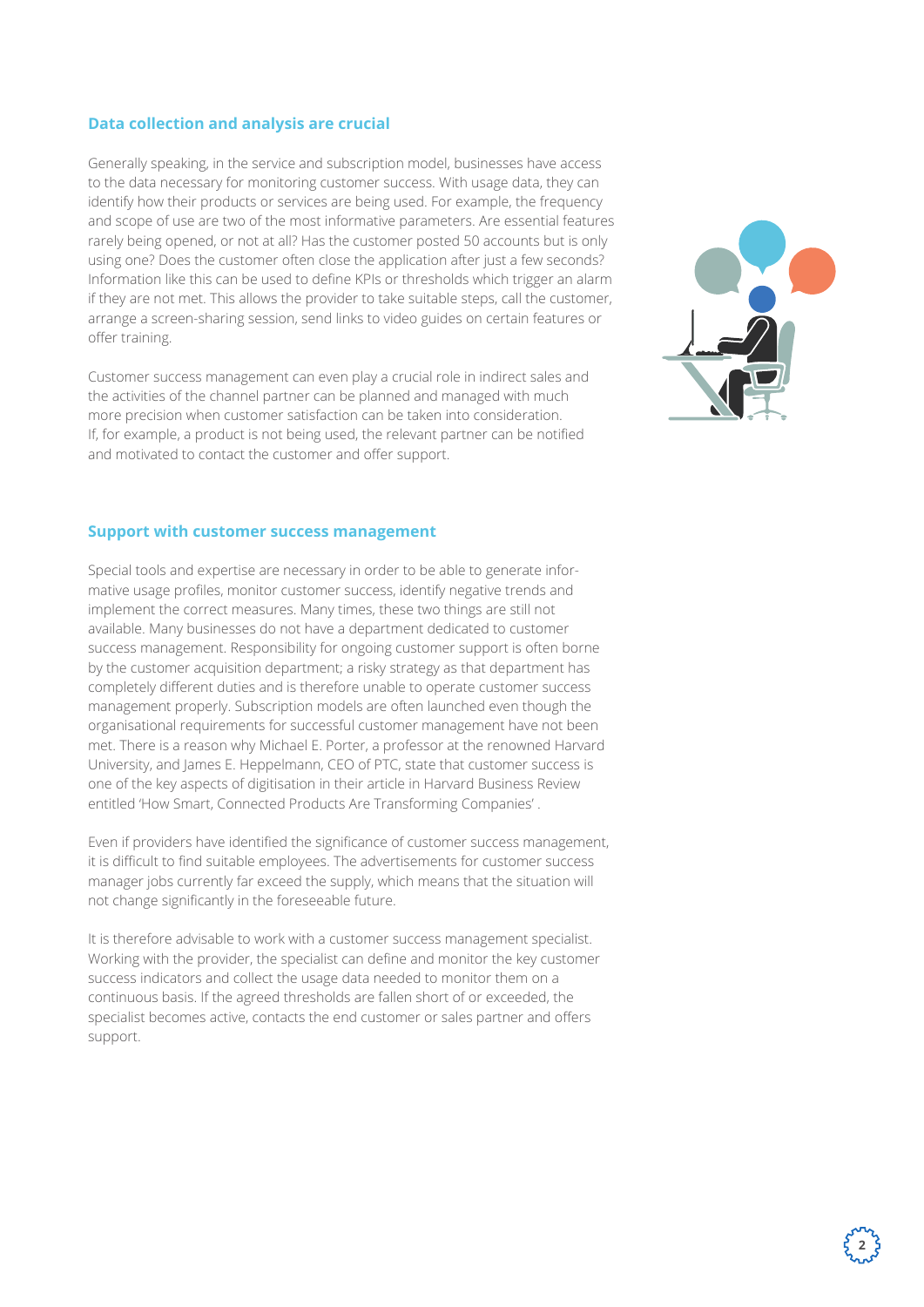# **Conclusion**

Customer success management measures customer satisfaction and customer success. This makes it an effective alarm system for subscription services and a key success factor for businesses that rely on recurring revenue. If you are able to increase the success and satisfaction of your customers, you can lower the churn rate reliably, increase customer willingness to agree to contractual extensions and expansions and strengthen your customer relations. However, defining the right customer success indicators, collecting and interpreting the necessary data and implementing appropriate measures to counter falling customer satisfaction require the correct tool set and a lot of expertise. These are often not available internally and can only be built up over the long term. It is therefore advisable to work with a specialist who can support businesses on their way to happier, more successful customers.

Ideally, customer success management does not end with customer support, but rather also affects product development, sales and marketing. Ultimately, customer success cannot be viewed separately from product quality and customer communication. Customer success management is therefore a strategic interface which can also provide businesses with valuable information about customers and their habits and requirements. Businesses that rely on subscription and rental models now and in the future would be wise to seek the support of a customer success management specialist.





# **About the Annuity Management Group**

The Annuity Management Group focuses on revenue life cycle management and customer success management solutions for technology providers. As a highly specialised and independent service provider for recurring revenue, or annuities, Annuity Management AG offers comprehensive proactive and reactive end-to-end solutions for support and optimisation in service revenue management. For more information, visit

**www.annuity-management.com**.